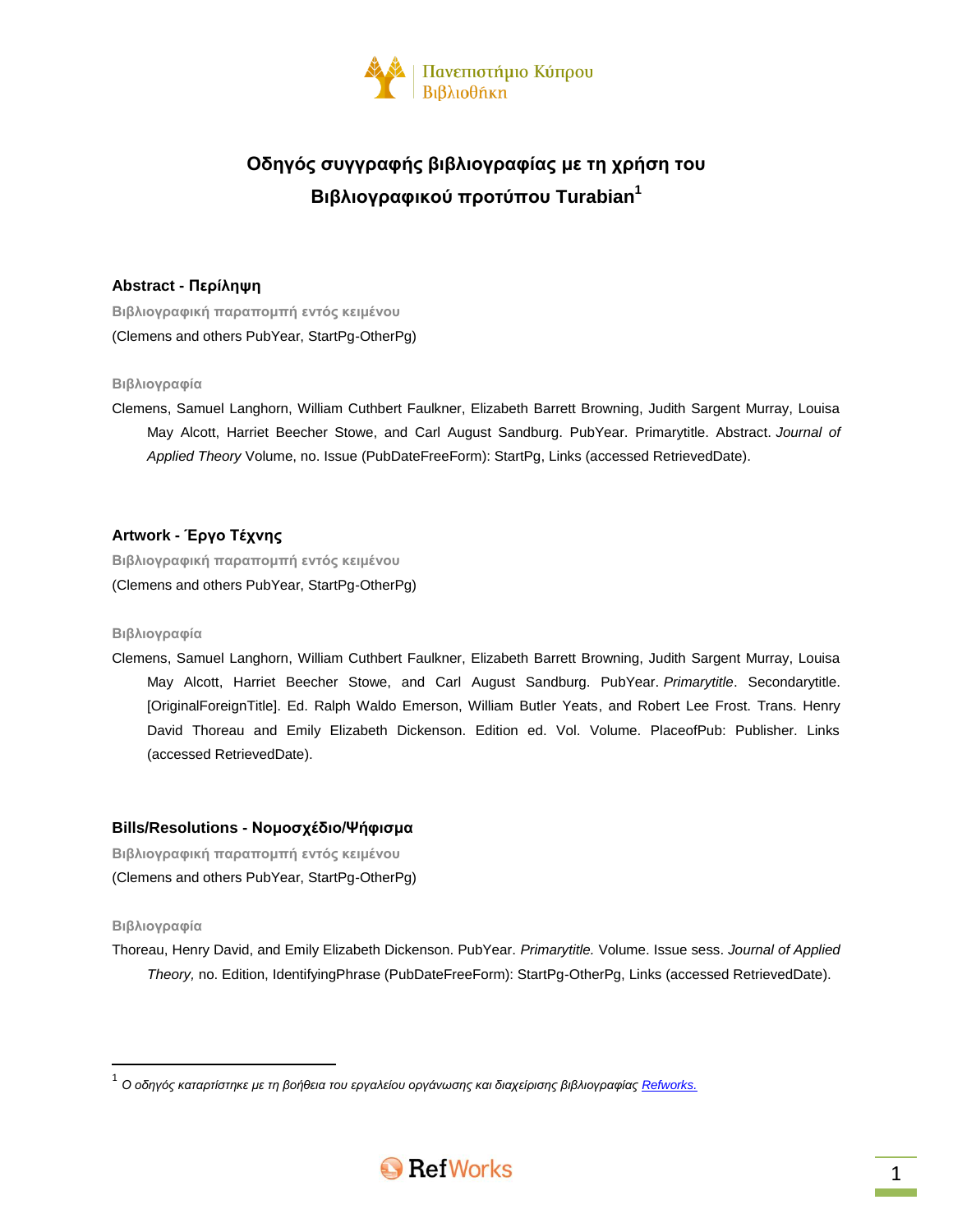

## **Book, Edited - Βιβλίο, Επιμελημένο**

**Βιβλιογραφική παραπομπή εντός κειμένου** (Clemens and others PubYear, StartPg-OtherPg)

#### **Βιβλιογραφία**

Clemens, Samuel Langhorn, William Cuthbert Faulkner, Elizabeth Barrett Browning, Judith Sargent Murray, Louisa May Alcott, Harriet Beecher Stowe, and Carl August Sandburg, eds. PubYear. *Primarytitle*. Secondarytitle. [OriginalForeignTitle]. Ed. Ralph Waldo Emerson, William Butler Yeats, and Robert Lee Frost. Trans. Henry David Thoreau and Emily Elizabeth Dickenson. Edition ed. Vol. Volume. PlaceofPub: Publisher. Links (accessed RetrievedDate).

## **Book, Section - Βιβλίο, Μέρος**

**Βιβλιογραφική παραπομπή εντός κειμένου** (Clemens and others PubYear, StartPg-OtherPg)

#### **Βιβλιογραφία**

Clemens, Samuel Langhorn, William Cuthbert Faulkner, Elizabeth Barrett Browning, Judith Sargent Murray, Louisa May Alcott, Harriet Beecher Stowe, and Carl August Sandburg. PubYear. Primarytitle. Chap. Issue, In *Secondarytitle* [OriginalForeignTitle], ed. Ralph Waldo Emerson, William Butler Yeats, and Robert Lee Frost, trans. Henry David Thoreau and Emily Elizabeth Dickenson. Edition ed. Vol. Volume, StartPg-OtherPg. PlaceofPub: Publisher. Links (accessed RetrievedDate).

## **Book, Whole - Βιβλίο, Ολόκληρο**

**Βιβλιογραφική παραπομπή εντός κειμένου** (Clemens and others PubYear, StartPg-OtherPg)

#### **Βιβλιογραφία**

Clemens, Samuel Langhorn, William Cuthbert Faulkner, Elizabeth Barrett Browning, Judith Sargent Murray, Louisa May Alcott, Harriet Beecher Stowe, and Carl August Sandburg. PubYear. *Primarytitle*. Secondarytitle. [OriginalForeignTitle]. Ed. Ralph Waldo Emerson, William Butler Yeats, and Robert Lee Frost. Trans. Henry David Thoreau and Emily Elizabeth Dickenson. Edition ed. Vol. Volume. PlaceofPub: Publisher. Links (accessed RetrievedDate).

## **Case/Court Decisions - Υπόθεση/Απόφαση Δικαστηρίου**

**Βιβλιογραφική παραπομπή εντός κειμένου** (Clemens and others PubYear, StartPg-OtherPg)

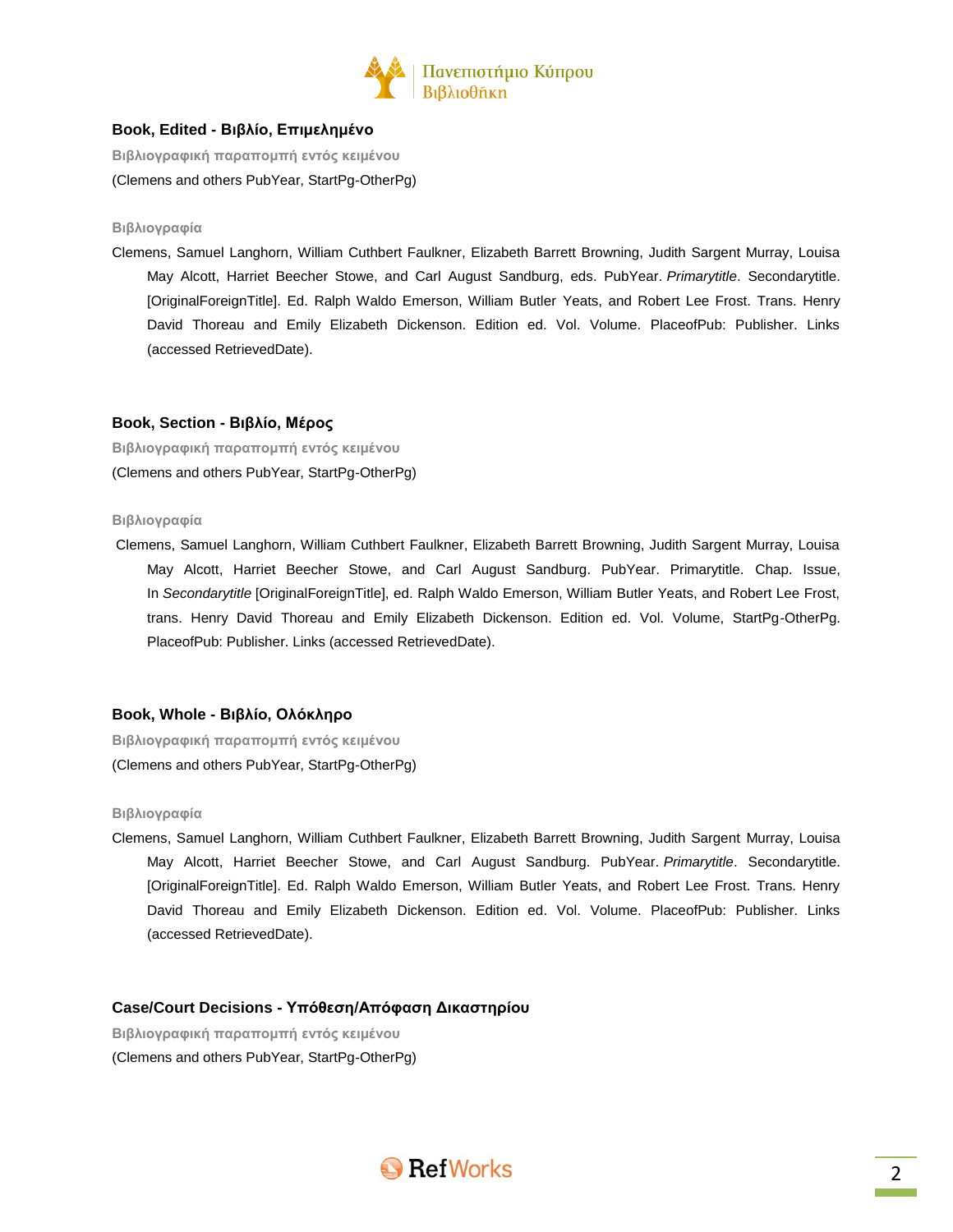

#### **Βιβλιογραφία**

Clemens, Samuel Langhorn, William Cuthbert Faulkner, Elizabeth Barrett Browning, Judith Sargent Murray, Louisa May Alcott, Harriet Beecher Stowe, and Carl August Sandburg. PubYear. *Primarytitle*. Secondarytitle. [OriginalForeignTitle]. Ed. Ralph Waldo Emerson, William Butler Yeats, and Robert Lee Frost. Trans. Henry David Thoreau and Emily Elizabeth Dickenson. Edition ed. Vol. Volume. PlaceofPub: Publisher. Links (accessed RetrievedDate).

## **Computer Program - Λογισμικό Η/Υ**

**Βιβλιογραφική παραπομπή εντός κειμένου** (Clemens and others PubYear, StartPg-OtherPg)

#### **Βιβλιογραφία**

Clemens, Samuel Langhorn, William Cuthbert Faulkner, Elizabeth Barrett Browning, Judith Sargent Murray, Louisa May Alcott, Harriet Beecher Stowe, and Carl August Sandburg. PubYear. *Primarytitle*. Secondarytitle. [OriginalForeignTitle]. Ed. Ralph Waldo Emerson, William Butler Yeats, and Robert Lee Frost. Trans. Henry David Thoreau and Emily Elizabeth Dickenson. Edition ed. Vol. Volume. PlaceofPub: Publisher. Links (accessed RetrievedDate).

## **Conference Proceedings - Πρακτικά Συνεδρίου**

**Βιβλιογραφική παραπομπή εντός κειμένου** (Clemens and others PubYear, StartPg-OtherPg)

#### **Βιβλιογραφία**

Clemens, Samuel Langhorn, William Cuthbert Faulkner, Elizabeth Barrett Browning, Judith Sargent Murray, Louisa May Alcott, Harriet Beecher Stowe, and Carl August Sandburg. PubYearPrimarytitle. Edition, Publisher, PubDateFreeForm. Links (accessed RetrievedDate).

#### **Dissertation/Thesis - Διατριβές**

**Βιβλιογραφική παραπομπή εντός κειμένου** (Clemens and others PubYear, StartPg-OtherPg)

#### **Βιβλιογραφία**

Clemens, Samuel Langhorn, William Cuthbert Faulkner, Elizabeth Barrett Browning, Judith Sargent Murray, Louisa May Alcott, Harriet Beecher Stowe, and Carl August Sandburg. PubYear. Primarytitle. Edition, Publisher. In DataSource Database, Links (accessed RetrievedDate).

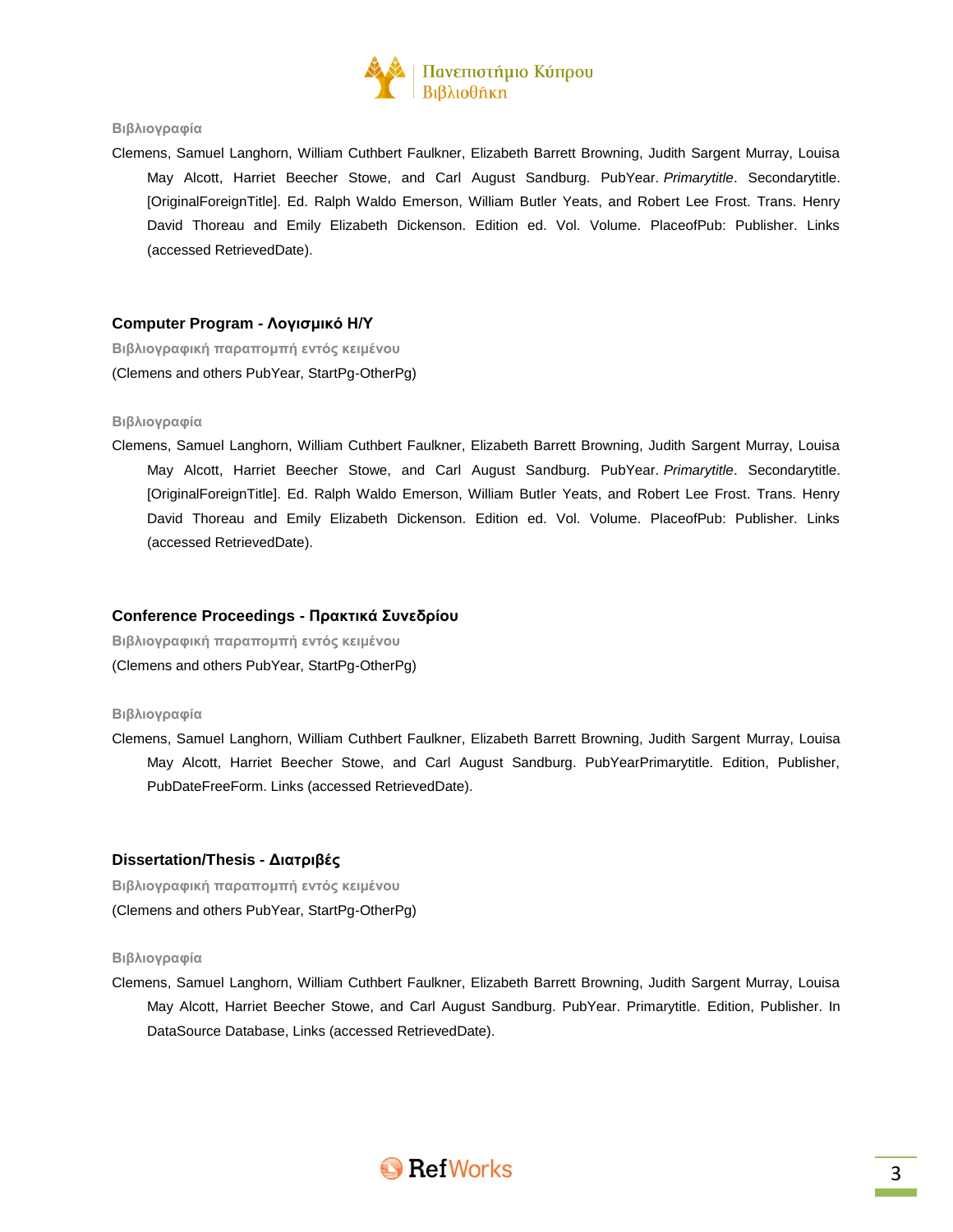

# **Dissertation/Thesis, Unpublished - Διατριβές, Αδημοσίευτες**

**Βιβλιογραφική παραπομπή εντός κειμένου** (Clemens and others PubYear, StartPg-OtherPg)

#### **Βιβλιογραφία**

Clemens, Samuel Langhorn, William Cuthbert Faulkner, Elizabeth Barrett Browning, Judith Sargent Murray, Louisa May Alcott, Harriet Beecher Stowe, and Carl August Sandburg. PubYear. Primarytitle. Edition, Publisher. In DataSource Database, Links (accessed RetrievedDate).

## **Generic - Γενικό Έγγραφο**

**Βιβλιογραφική παραπομπή εντός κειμένου** (Clemens and others PubYear, StartPg-OtherPg)

## **Βιβλιογραφία**

Clemens, Samuel Langhorn, William Cuthbert Faulkner, Elizabeth Barrett Browning, Judith Sargent Murray, Louisa May Alcott, Harriet Beecher Stowe, and Carl August Sandburg. PubYear. *Primarytitle*. Secondarytitle. [OriginalForeignTitle]. Ed. Ralph Waldo Emerson, William Butler Yeats, and Robert Lee Frost. Trans. Henry David Thoreau and Emily Elizabeth Dickenson. Edition ed. Vol. Volume. PlaceofPub: Publisher. Links (accessed RetrievedDate).

## **Grant - Χορηγία**

**Βιβλιογραφική παραπομπή εντός κειμένου** (Clemens and others PubYear, StartPg-OtherPg)

#### **Βιβλιογραφία**

Clemens, Samuel Langhorn, William Cuthbert Faulkner, Elizabeth Barrett Browning, Judith Sargent Murray, Louisa May Alcott, Harriet Beecher Stowe, and Carl August Sandburg. PubYear. *Primarytitle*. Secondarytitle. [OriginalForeignTitle]. Ed. Ralph Waldo Emerson, William Butler Yeats, and Robert Lee Frost. Trans. Henry David Thoreau and Emily Elizabeth Dickenson. Edition ed. Vol. Volume. PlaceofPub: Publisher. Links (accessed RetrievedDate).

## **Hearing - Ακρόαση**

**Βιβλιογραφική παραπομπή εντός κειμένου** (Clemens and others PubYear, StartPg-OtherPg)

#### **Βιβλιογραφία**

Emerson, Ralph Waldo, William Butler Yeats and Robert Lee Frost. PubYear. *Primarytitle.* Edition Cong., Issue sess., PubDateFreeForm. Links (accessed RetrievedDate).

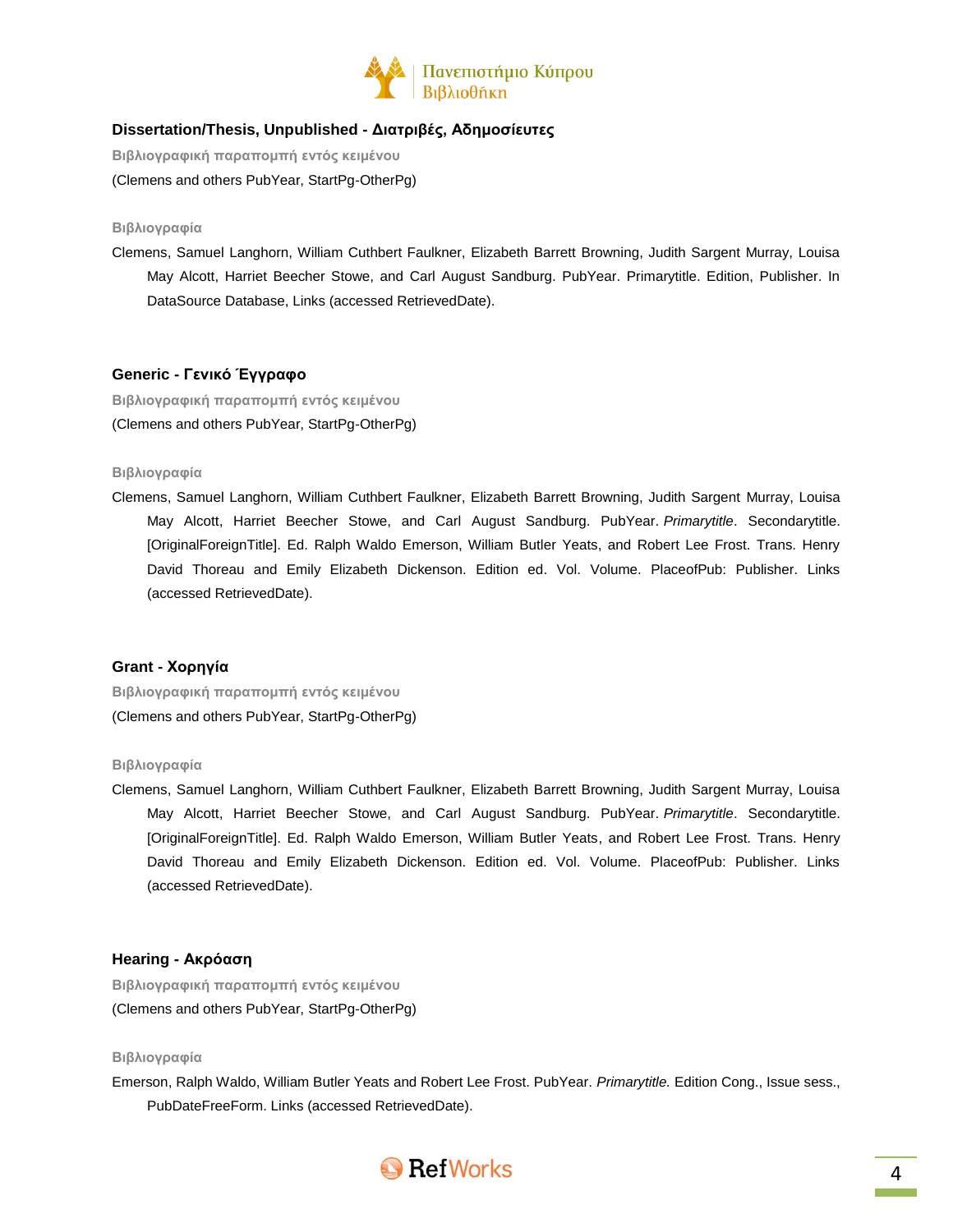

# **Journal Article - Άρθρο Περιοδικού**

**Βιβλιογραφική παραπομπή εντός κειμένου** (Clemens and others PubYear, StartPg-OtherPg)

#### **Βιβλιογραφία**

Clemens, Samuel Langhorn, William Cuthbert Faulkner, Elizabeth Barrett Browning, Judith Sargent Murray, Louisa May Alcott, Harriet Beecher Stowe, and Carl August Sandburg. PubYear. Primarytitle. *Journal of Applied Theory* Volume, no. Issue: StartPg-OtherPg, Links (accessed RetrievedDate).

## **Journal, Electronic - Ηλεκτρονικό Περιοδικό**

**Βιβλιογραφική παραπομπή εντός κειμένου** (Clemens and others PubYear, StartPg-OtherPg)

#### **Βιβλιογραφία**

Clemens, Samuel Langhorn, William Cuthbert Faulkner, Elizabeth Barrett Browning, Judith Sargent Murray, Louisa May Alcott, Harriet Beecher Stowe, and Carl August Sandburg. PubYear. Primarytitle. *Journal of Applied Theory* Volume, no. Issue (PubDateFreeForm): StartPg-OtherPg. Edition (accessed RetrievedDate).

## **Laws/Statutes - Νόμοι/Καταστικά**

**Βιβλιογραφική παραπομπή εντός κειμένου** (Clemens and others PubYear, StartPg-OtherPg)

## **Βιβλιογραφία**

Clemens, Samuel Langhorn, William Cuthbert Faulkner, Elizabeth Barrett Browning, Judith Sargent Murray, Louisa May Alcott, Harriet Beecher Stowe, and Carl August Sandburg. PubYear. *Primarytitle*. Secondarytitle. [OriginalForeignTitle]. Ed. Ralph Waldo Emerson, William Butler Yeats, and Robert Lee Frost. Trans. Henry David Thoreau and Emily Elizabeth Dickenson. Edition ed. Vol. Volume. PlaceofPub: Publisher. Links (accessed RetrievedDate).

# **Magazine Article - Άρθρο από μη επιστημονικό περιοδικό**

**Βιβλιογραφική παραπομπή εντός κειμένου** (Clemens and others PubYear, StartPg-OtherPg)

#### **Βιβλιογραφία**

Clemens, Samuel Langhorn, William Cuthbert Faulkner, Elizabeth Barrett Browning, Judith Sargent Murray, Louisa May Alcott, Harriet Beecher Stowe, and Carl August Sandburg. PubYear. Primarytitle. *Journal of Applied Theory,* PubDateFreeForm, StartPg. Links (accessed RetrievedDate).

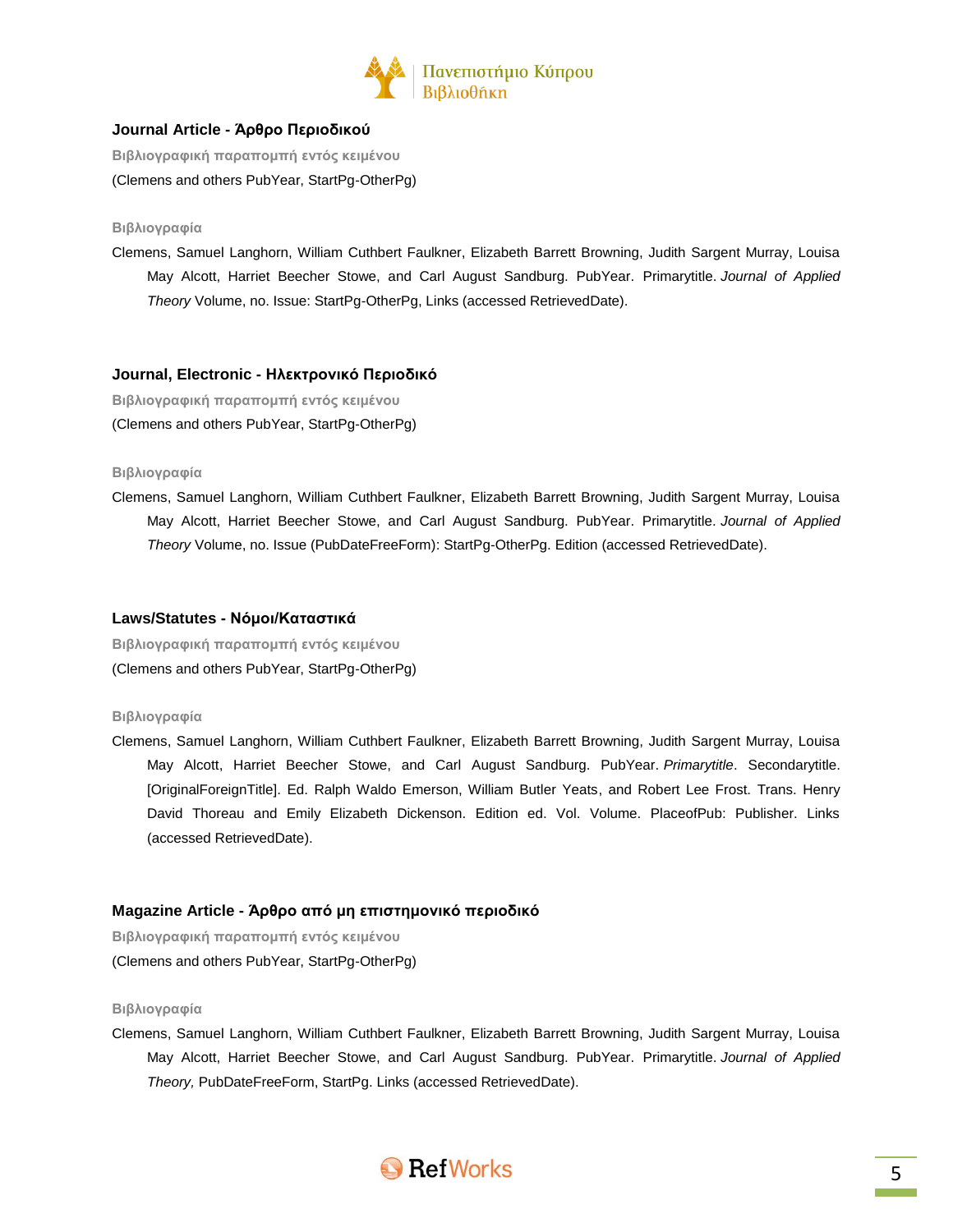

## **Map - Χάρτης**

**Βιβλιογραφική παραπομπή εντός κειμένου** (Clemens and others PubYear, StartPg-OtherPg)

#### **Βιβλιογραφία**

Clemens, Samuel Langhorn, William Cuthbert Faulkner, Elizabeth Barrett Browning, Judith Sargent Murray, Louisa May Alcott, Harriet Beecher Stowe, and Carl August Sandburg. PubYear. *Primarytitle*. Secondarytitle. [OriginalForeignTitle]. Ed. Ralph Waldo Emerson, William Butler Yeats, and Robert Lee Frost. Trans. Henry David Thoreau and Emily Elizabeth Dickenson. Edition ed. Vol. Volume. PlaceofPub: Publisher. Links (accessed RetrievedDate).

## **Monograph - Μονογραφία**

**Βιβλιογραφική παραπομπή εντός κειμένου** (Clemens and others PubYear, StartPg-OtherPg)

## **Βιβλιογραφία**

Clemens, Samuel Langhorn, William Cuthbert Faulkner, Elizabeth Barrett Browning, Judith Sargent Murray, Louisa May Alcott, Harriet Beecher Stowe, and Carl August Sandburg. PubYear. *Primarytitle*. Secondarytitle. [OriginalForeignTitle]. Ed. Ralph Waldo Emerson, William Butler Yeats, and Robert Lee Frost. Trans. Henry David Thoreau and Emily Elizabeth Dickenson. Edition ed. Vol. Volume. PlaceofPub: Publisher. Links (accessed RetrievedDate).

# **Motion Picture - Κινηματογραφική Ταινία**

**Βιβλιογραφική παραπομπή εντός κειμένου** (Clemens and others PubYear, StartPg-OtherPg)

#### **Βιβλιογραφία**

Clemens, Samuel Langhorn, William Cuthbert Faulkner, Elizabeth Barrett Browning, Judith Sargent Murray, Louisa May Alcott, Harriet Beecher Stowe, and Carl August Sandburg. PubYear. *Primarytitle*. Secondarytitle. [OriginalForeignTitle]. Ed. Ralph Waldo Emerson, William Butler Yeats, and Robert Lee Frost. Trans. Henry David Thoreau and Emily Elizabeth Dickenson. Edition ed. Vol. Volume. PlaceofPub: Publisher. Links (accessed RetrievedDate).

## **Music Score - Παρτιτούρα**

**Βιβλιογραφική παραπομπή εντός κειμένου** (Clemens and others PubYear, StartPg-OtherPg)

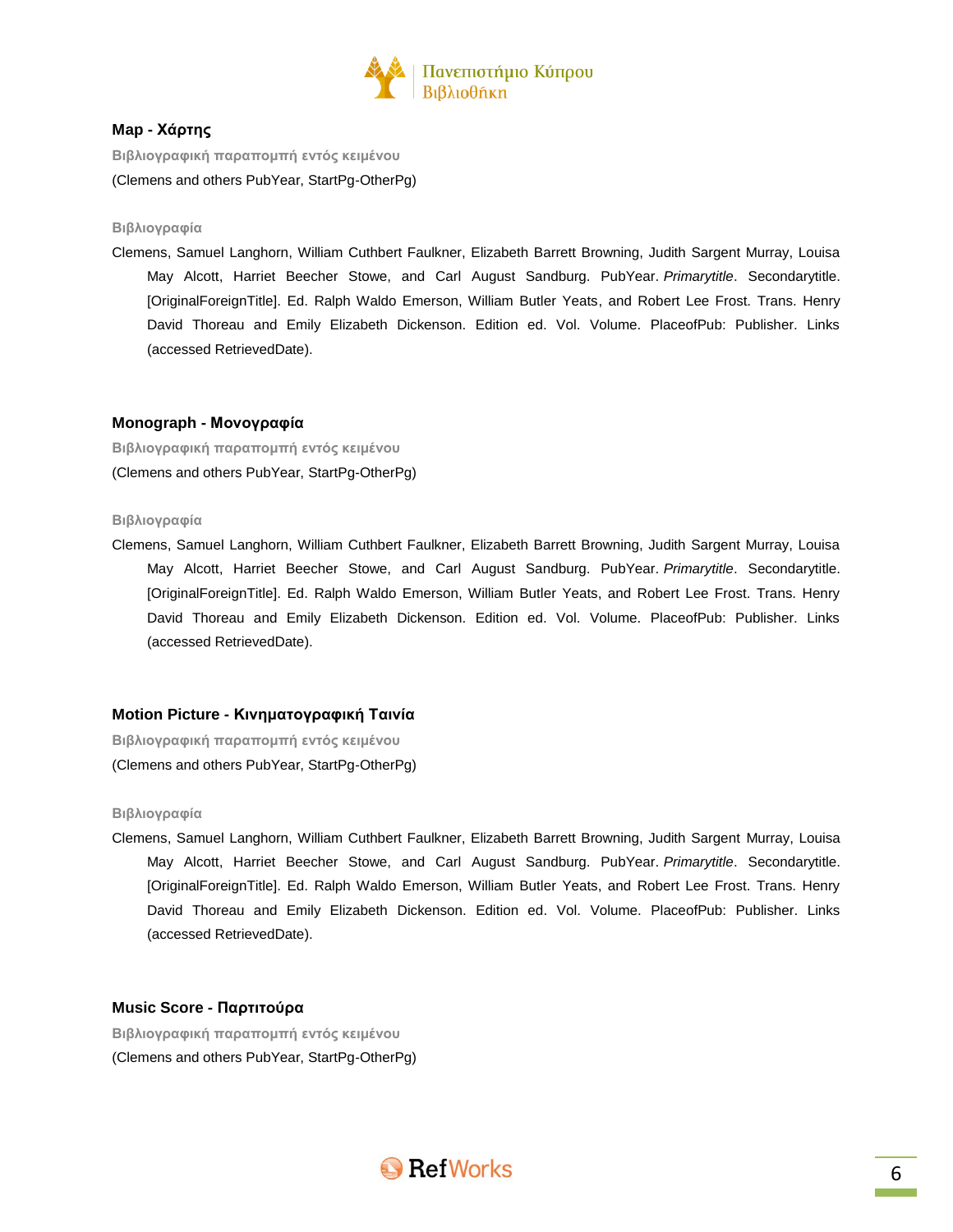

#### **Βιβλιογραφία**

Clemens, Samuel Langhorn, William Cuthbert Faulkner, Elizabeth Barrett Browning, Judith Sargent Murray, Louisa May Alcott, Harriet Beecher Stowe, and Carl August Sandburg. PubYear. *Primarytitle*. Secondarytitle. [OriginalForeignTitle]. Comp. Ralph Waldo Emerson, William Butler Yeats, and Robert Lee Frost. Trans. Henry David Thoreau and Emily Elizabeth Dickenson. Edition ed. Vol. Volume. PlaceofPub: Publisher. Links (accessed RetrievedDate).

#### **Newspaper Article - Άρθρο Εφημερίδας**

**Βιβλιογραφική παραπομπή εντός κειμένου** (Clemens and others PubYear, StartPg-OtherPg)

#### **Βιβλιογραφία**

Clemens, Samuel Langhorn, William Cuthbert Faulkner, Elizabeth Barrett Browning, Judith Sargent Murray, Louisa May Alcott, Harriet Beecher Stowe, and Carl August Sandburg. PubYear. Primarytitle. *Journal of Applied Theory,* PubDateFreeForm. Links (accessed RetrievedDate).

## **Online Discussion Forum/Blogs - Online Συζητήσεις σε Ιστολόγια**

**Βιβλιογραφική παραπομπή εντός κειμένου** (Clemens and others PubYear, StartPg-OtherPg)

#### **Βιβλιογραφία**

Clemens, Samuel Langhorn, William Cuthbert Faulkner, Elizabeth Barrett Browning, Judith Sargent Murray, Louisa May Alcott, Harriet Beecher Stowe, and Carl August Sandburg. PubYear. *Primarytitle*. Secondarytitle. [OriginalForeignTitle]. Ed. Ralph Waldo Emerson, William Butler Yeats, and Robert Lee Frost. Trans. Henry David Thoreau and Emily Elizabeth Dickenson. Edition ed. Vol. Volume. PlaceofPub: Publisher. Links (accessed RetrievedDate).

## **Patent - Πατέντα**

**Βιβλιογραφική παραπομπή εντός κειμένου** (Clemens and others PubYear, StartPg-OtherPg)

#### **Βιβλιογραφία**

Clemens, Samuel Langhorn, William Cuthbert Faulkner, Elizabeth Barrett Browning, Judith Sargent Murray, Louisa May Alcott, Harriet Beecher Stowe, and Carl August Sandburg. PubYear. *Primarytitle*. Secondarytitle. [OriginalForeignTitle]. Ed. Ralph Waldo Emerson, William Butler Yeats, and Robert Lee Frost. Trans. Henry David Thoreau and Emily Elizabeth Dickenson. Edition ed. Vol. Volume. PlaceofPub: Publisher. Links (accessed RetrievedDate).

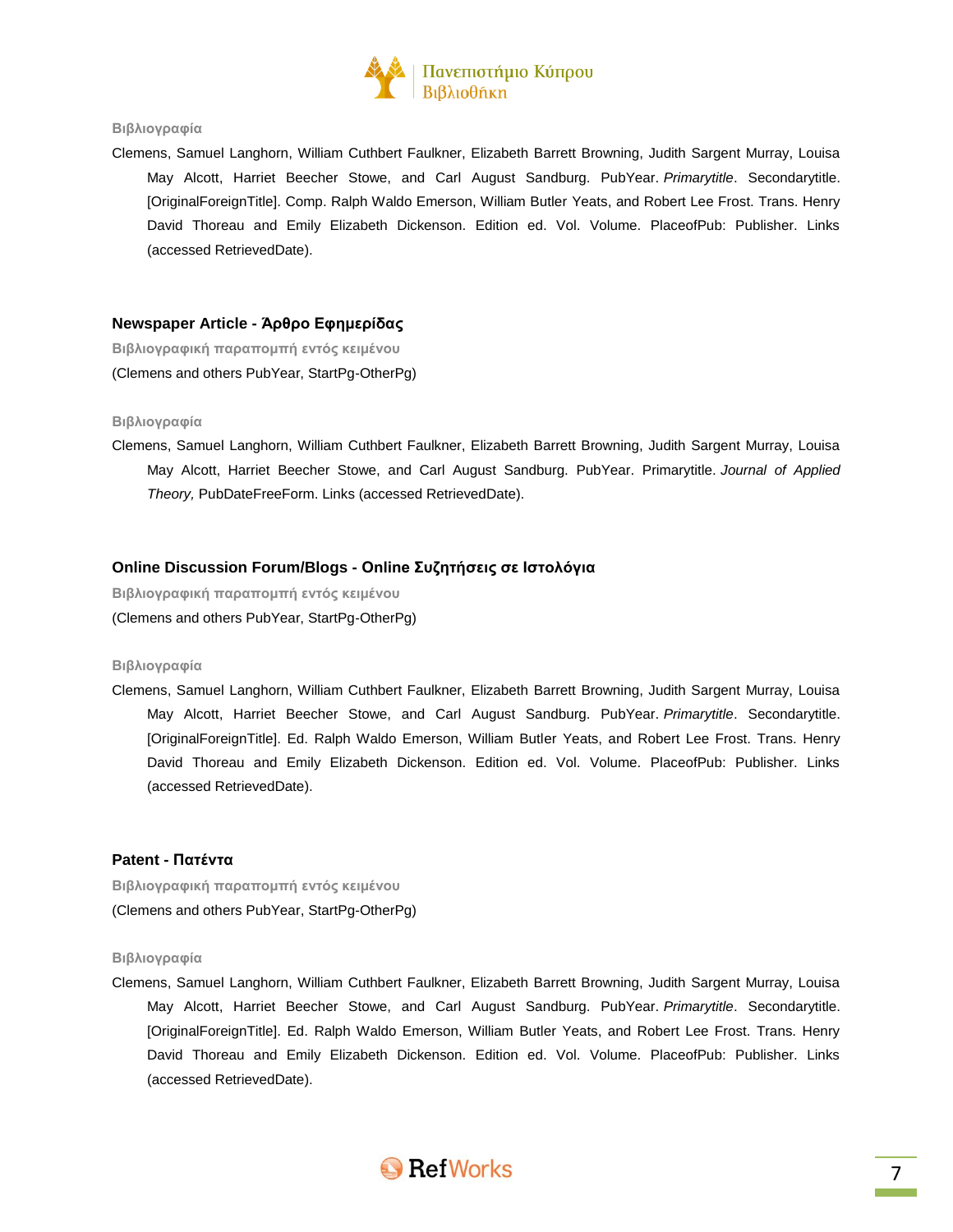

# **Personal Communication - Προσωπική Επικοινωνία**

**Βιβλιογραφική παραπομπή εντός κειμένου** (Clemens and others PubYear, StartPg-OtherPg)

#### **Βιβλιογραφία**

Clemens, Samuel Langhorn, William Cuthbert Faulkner, Elizabeth Barrett Browning, Judith Sargent Murray, Louisa May Alcott, Harriet Beecher Stowe, and Carl August Sandburg. PubYear. *Primarytitle*. Secondarytitle. [OriginalForeignTitle]. Ed. Ralph Waldo Emerson, William Butler Yeats, and Robert Lee Frost. Trans. Henry David Thoreau and Emily Elizabeth Dickenson. Edition ed. Vol. Volume. PlaceofPub: Publisher. Links (accessed RetrievedDate).

## **Report - Έκθεση**

**Βιβλιογραφική παραπομπή εντός κειμένου**

(Clemens and others PubYear, StartPg-OtherPg)

#### **Βιβλιογραφία**

Clemens, Samuel Langhorn, William Cuthbert Faulkner, Elizabeth Barrett Browning, Judith Sargent Murray, Louisa May Alcott, Harriet Beecher Stowe, and Carl August Sandburg. PubYear. *Primarytitle*. PlaceofPub: Publisher. Links (accessed RetrievedDate).

## **Sound Recording - Ηχογράφηση**

**Βιβλιογραφική παραπομπή εντός κειμένου** (Clemens and others PubYear, StartPg-OtherPg)

#### **Βιβλιογραφία**

Clemens, Samuel Langhorn, William Cuthbert Faulkner, Elizabeth Barrett Browning, Judith Sargent Murray, Louisa May Alcott, Harriet Beecher Stowe, and Carl August Sandburg. PubYear. *Primarytitle.* Oliver Wendall Holmes, Laura Teresa Marquez, and George Bernard Shaw. Publisher. AccessionNum. Volume. Links (accessed RetrievedDate).

## **Unpublished Material - Αδημοσίευτο υλικό**

**Βιβλιογραφική παραπομπή εντός κειμένου** (Clemens and others PubYear, StartPg-OtherPg)

## **Βιβλιογραφία**

Clemens, Samuel Langhorn, William Cuthbert Faulkner, Elizabeth Barrett Browning, Judith Sargent Murray, Louisa May Alcott, Harriet Beecher Stowe, and Carl August Sandburg. PubYear. Primarytitle. Edition, Publisher, PlaceofPub. Links (accessed RetrievedDate).